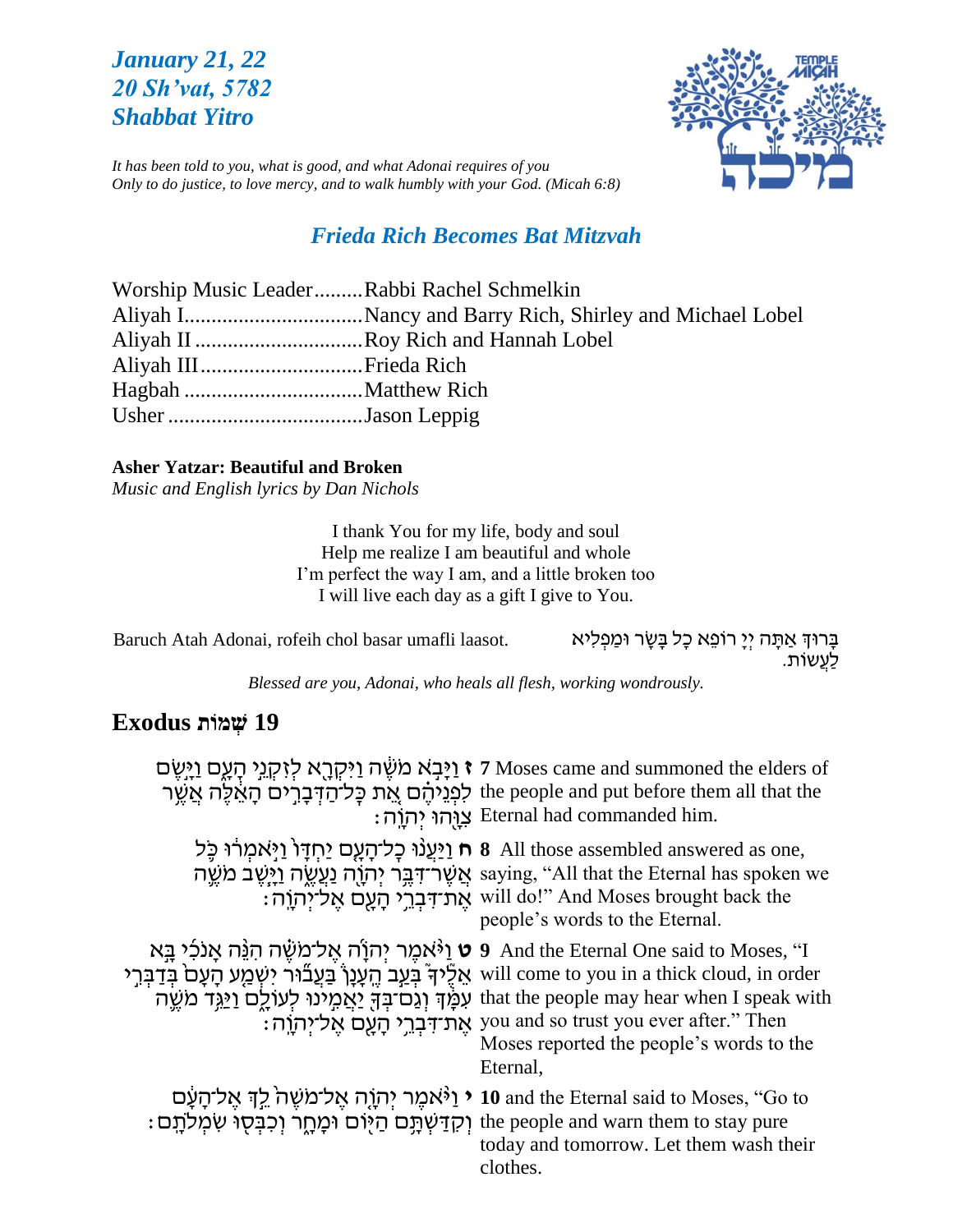| on the third day the Eternal will come הַשְּׁלְשִׁי יָרְדָ יִהְוֶה לְעֵינֵי כָל־הָעָם עַל־הַר                                                                                                                                 | ית וְחָיָוּ נְכֹוֵים לַיּוֹם הַשְׁלִישֵׁי בְּיוֹ 11 Let them be ready for the third day; for<br>e down, in the sight of all the people, on<br>Mount Sinai.                                                                                                                                                                              |
|-------------------------------------------------------------------------------------------------------------------------------------------------------------------------------------------------------------------------------|-----------------------------------------------------------------------------------------------------------------------------------------------------------------------------------------------------------------------------------------------------------------------------------------------------------------------------------------|
| יב יְהִגְבַּלְתָּ אֶת־הָעָם סָבִיב לֵאמֹר הִשָּׁמִרְוּ 12 You shall set bounds for the people<br>round about, saying, 'Beware of going up לָכֶם עֲלָוֹת בָּהֶר וּנְגְעַ בְּקָצֶהוּ כָּל־הַנֹּגְעַ בָּהֶר                      | : מות יומת the mountain or touching the border of it.<br>Whoever touches the mountain shall be put<br>to death                                                                                                                                                                                                                          |
|                                                                                                                                                                                                                               | יגְרָה 13 without being touched—by being either אוֹיַיָּרְה 13 vithout being touched—by being either<br>יְיָרָה אִם־בְּהֵמֶה אִם־אָישׁ לְא יִחְיֶה בִּמְשֹׁךְ stoned or shot; beast or person, a trespasser<br>: הַמָּה יַעֲלִוּ בָהֶר shall not live.' When the ram's horn<br>sounds a long blast, they may go up on the<br>mountain." |
|                                                                                                                                                                                                                               | י <del>ר</del> וַיֵּרֶד מֹשֶׁה מִן־הָהָר אֶל־הָעֶם וַיְקַדִּשׁ 14 Moses came down from the mountain to<br>: אֶת־הָעָם וַיְכַבְּסְוּ שִׂמְלֹתֶם the people and warned the people to stay<br>pure, and they washed their clothes.                                                                                                         |
|                                                                                                                                                                                                                               | יאָל־הָעָם הֱיָוּ נְכֹגִים לִשְׁלְשֵׁת 15 And he said to the people, ''Be ready for<br>: יָמֶים אֲל־תְּגִשְׁוּ אֵל־אִשֶּׁה the third day: [the men among] you should<br>not go near a woman."                                                                                                                                           |
| יְרָה <sup>ֶר</sup> בַ <sup>גָּ</sup> וֹם הַשָּׁלִישָׁי בְּהִיָּת הַבַּּקֵר וַיִּהְי<br>קלת וּבְרָקוּם וְעָנֶן כָּבֵד <sup>י</sup> עַל־הָהָר וִקְל שִׁפֵר there was thunder, and lightning, and a                             | ense cloud upon the mountain, and a very תְזֶק מְאֶד וַיֶּחֱרָד כָּל־הָעֶם אֲשֶׁר בַּמַּחֲנֶה A<br>loud blast of the horn; and all the people<br>who were in the camp trembled.                                                                                                                                                         |
| יוֹצֵא מֹשֵׁה אֶת־הָעֲם לִקְרֵאת הָאֱלֹהֻים 17 Moses led the people out of the camp<br>ּמְן־הַמַּחֲנֶה וַיִּתְיַצְבָוּ בְּתַחְתָּית הָהֶר :                                                                                   | toward God, and they took their places at<br>the foot of the mountain.                                                                                                                                                                                                                                                                  |
| יח וְרֵקָר סִינַיֹּ עֲשֵׁן כִּלֹּוֹ מִׁפְּנֵי אֲשֶׁר יְרֵד עָלֶיו (I8 Now Mount Sinai was all in smoke, for<br>יְהְוֶה בָּאֵשׁ וַיַּעֲל עֲשָׁנוֹ כְּעֲשֶׁן הַכִּבְשָׂן וַיֶּחֱרָךָ the Eternal had come down upon it in fire; | : בֶּלֹיָהָהָר מִאְדֹ the smoke rose like the smoke of a kiln,<br>and the whole mountain trembled<br>violently.                                                                                                                                                                                                                         |
|                                                                                                                                                                                                                               | יט וַיְהִי קָוֹל הַשֹּׂפָר הוֹלֵךְ וְחָזֵק מְאֶד 19 The blare of the horn grew louder and<br>מֹשֶׁה יְדַבֵּר וְהָאֱלֹהֻים יַעֲגְנּוּ בְקִוֹל :<br>louder. As Moses spoke, God answered<br>him in thunder.                                                                                                                               |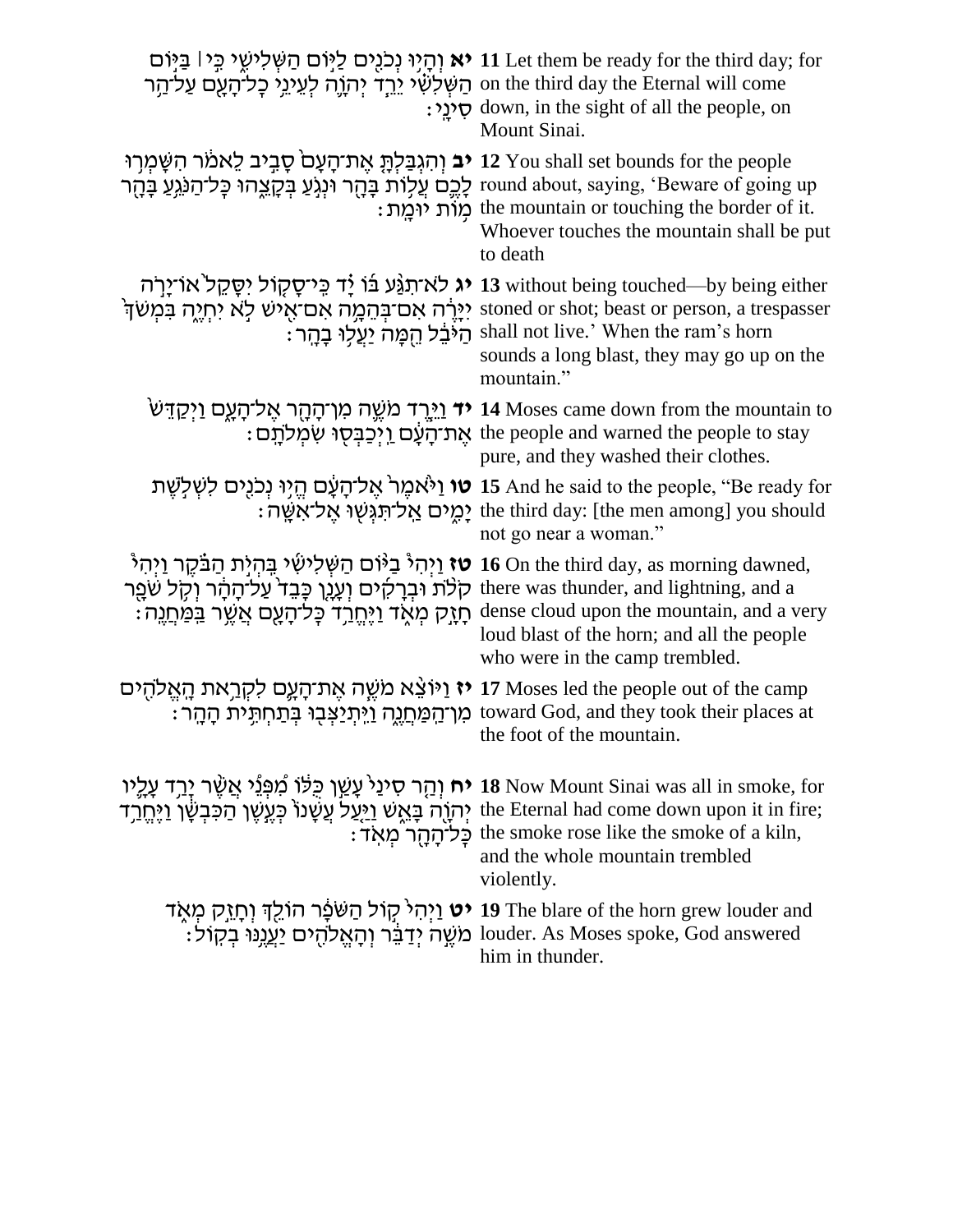# **Haftarah for Yitro: Isaiah 6:1-3**

**א** בִּשְׁנַת־מוֹת הַמֶּלֶךְ עֻזִּיְּהוּ נְאֶרְאֱה 1 In the year that King Uzziah died, I ֿ אֶת־אֲדֹנֶי יֹשֵׁב עַל־כִּסֵא רָם וְנִשָּׂא וְשׁוּלָיו t  $\,$  מְלֵאָים אֶת־הַהֵיכָל $\,$   $\,$ beheld the Eternal seated on a high and lofty throne; and the skirts of God's robe filled the Temple. ב שְׂרָפִ<sup>ָּ</sup>ים עֹמְדִים | מִכַּוֹעַל לֹוֹ שֵׁעִט כְּנָפֵיִם 2 Seraphs stood in attendance on the שֵׁשׁ כְּנָמַיִם לְאֶחֱד בִּשְׁתַּיִם | יְכַסֶּה פָנָיו Eternal. Each of them had six wings: with ּובִ שְ תַ ֹּ֛ יִם יְכַסֶׂ ֶׁ֥ ה רַ גְ לָּ ָ֖ יו ּובִ שְ תַ ֶׁ֥ יִם יְעֹופֵ ָֽ ף׃ two he covered his face, with two he covered his legs, and with two he would fly. ג וְקָרָ֫א זֶה אֶל־זֶה<sup>ּ</sup> וְאָמַׂר קָדְּוֹשׁ | קָדֶוֹשׁ And one would call to the other, ْקָדָוֹשׁ יְהְוָה צְּבָאֶוֹת מְלָא כְלֹיהָאֶרֶץ 'Holy, holy! God of Hosts! כְ בֹודָֽ ֹו׃ God's presence fills all the earth!"

**Siman Tov** 

Siman tov umazal tov umazal tov v'siman tov Y'hei lanu, ul'chol Yisrael*.*

*It is a good and lucky sign for us and all Israel!*

ּסִימַן טוֹב וּמַזֵּל טוֹב. ּומַ זָּ ל טֹוב וְ סִ ימָּ ן טֹוב. יְהֵא לָנוּ. וּלְכַל יִשְׂרָאֱל.

*Refuah Shleimah*

Emily Alpern-Fisch, Alan Appel, Ronni Behar, Ira Berlin, Michael Brenner, Ellen Buckley, Harris Burstin, Rose Burstin, Judith Chisholm, Barbara Cleveland, Netanel Felber, Chelo Fournier, Jeffrey Goodman, Richard Greenfield, Ezra Mac Grossman, David Hahn, Judy Hurvitz, Jennifer Jaye, Martha Lessman Katz, Josh Ketroser, Joan Kupferberg, Wasu Lawal, Philip Levine, Stu Levine, Sam Levinson, Ken Liberstein, Dan Lutenegger, Mildred Marin, Pam Marks, Stephanie Mendez, Sophie Meyers, Lynda Mulhauser, Robin Parry, Rachel bat Chava, Rivkah Emet Miriam bat Daniel v'Taejin, Lois Rosen, Eric Rosenberg, Rabbi Steve Sager, Sarah Golde bat Shifrah, David Scheever, Charles Schussheim, Cynthia Seymour, Sam Sinkler, Betty Ustun, Heather Weisman, Mimi Wolf, Ze'ev Chaim ben Golda v'Brian